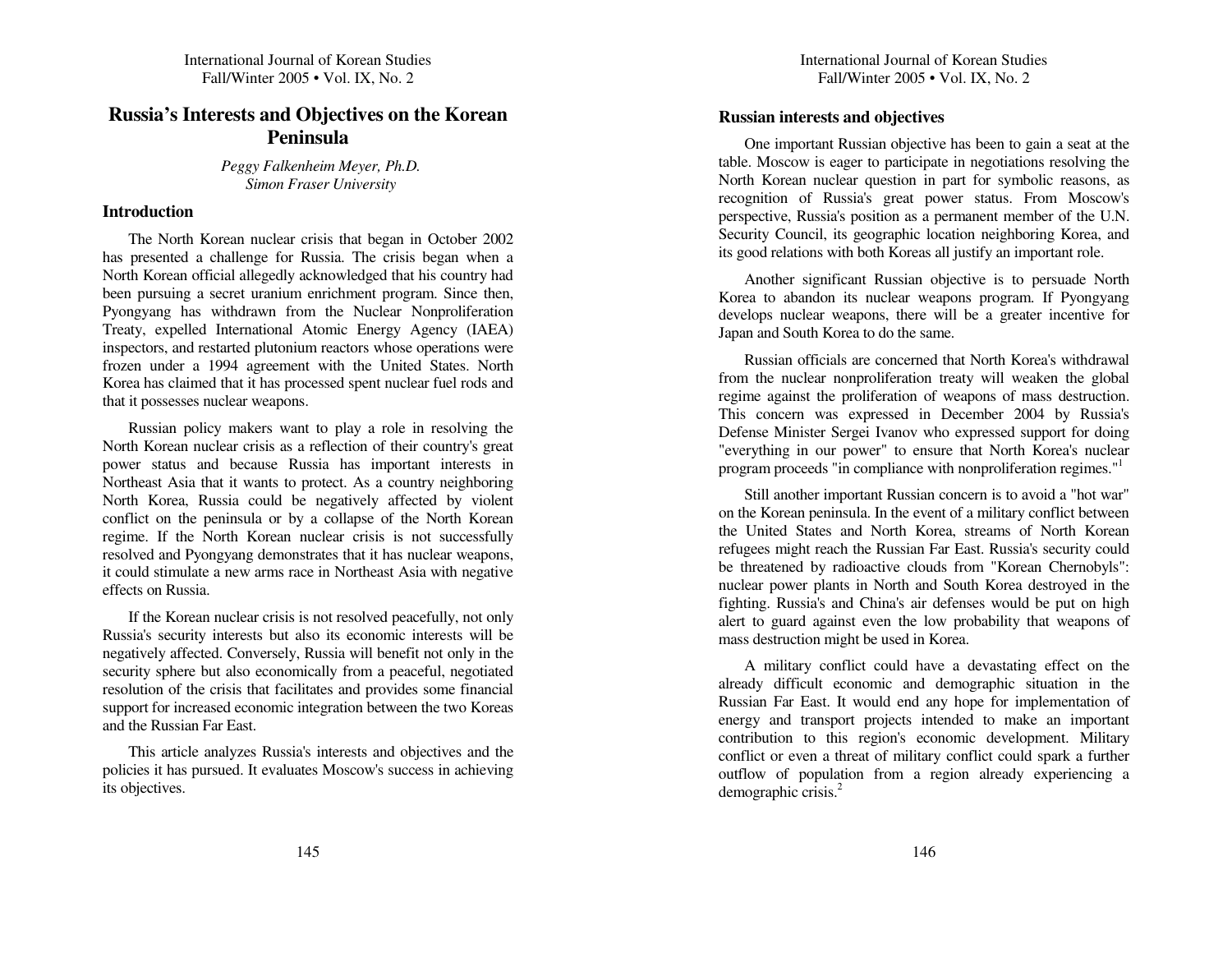Although there may be differences on this issue within the R ussian foreign policy elite, Moscow su p ports transformation of the North Korean regime, not regime change. In the early Yeltsin period, "liberal democrats" in Moscow anticipated an d even hoped for the early collapse of <sup>w</sup> hat they considered <sup>a</sup> vile regime in Pyongyang. S ubsequently, the collapse of the North Korean regime did not ap pear to man y R ussian analysts as inevitable or as desirable as was first assumed.<sup>3</sup>

From the R ussian perspective, the collapse of the North Korean regime could be <sup>a</sup> messy process with u n predictable conseq uences. One possible conseq uence would be the uncontrolled migration of "many tens of thousands of North Koreans to neighboring countries".<sup>4</sup> According to Georgi Toloraya, a R ussian Foreign Ministry official, "an overnight an d forceful u nification b y absorption . . . would bring enormous suffering to the Korean people" with "enormously negative" humanitarian and economic conseq uences. Hasty reu nification b y absorption could spark "open or latent internal conflicts" an d "hostility between the northern an d southern peoples" that "would persist for generations". 5

Toloraya warned that reu nification b y absorption could have a negative impact on R ussia's strategic situation. Toloraya did not spell out precisely what he meant. One can guess <sup>w</sup> hat he may have meant by reading an analysis b y Alexander Zhebin, <sup>a</sup> former R ussian diplomat in P yongyang, <sup>w</sup> ho ap pears to view relations with the U nited States from <sup>a</sup> cold war perspective. Z hebin has warned that <sup>a</sup> reu nified Korea "u n der U.S. influence" would not be in Russia's interest. He argues that Washington is pushing for the collapse of the North Korean regime so the U nited States can bring their armed forces <sup>u</sup> p to the Korean border with R ussia an d C hina. Deploy ment of U.S. forces "with their precision weaponry" along these borders would prod uce "cardinal changes in the militarypolitical situation in this region." "In view of such plans," Z hebin argues, "Washington's ap peals to Moscow an d Beijing to take part in certain multilateral efforts with the ultimate aim of liq uidating the DPRK look somewhat arrogant."<sup>6</sup>

Some Russian official an d academic observers have denied media claims that there is <sup>a</sup> crisis within the North Korean regime.

# International Journal of Korean Studies Fall/Winter 2005 • Vol. IX, No. 2

Alexan der Vorontsov, head of the Korean department in the Institute of Oriental Studies in Moscow, has refuted claims that North Korean leader Kim Jong-Il is in bad health an d that his influence over national policy is declining. According to Vorontsov, Kim is su pervising the implementation of <sup>a</sup> Military First Policy which en visages using the ex perience of strong regimes that have resolved difficult economic problems. In particular, Kim is "closely stu d ying" the regime of Gen. Park Ju ng Hee, father of South Korea's economic miracle. P yongyang's lau nching of <sup>a</sup> marketoriented reform an d its increase in cooperation with South Korea reflect this new policy. Limits have been placed on the number of portraits of Kim in public places "to modernize the national image in keeping with international standards."<sup>7</sup> Similarly, a "wellinformed source" at the R ussian embassy in North Korea said that portraits of Kim Jong-Il have been removed from some p ublicplaces at the leadership's initiative.<sup>8</sup>

A nother Russian concern is to avoid foreign access to naval bases in North Korea and to North Korean territorial waters. If North Korea were to come u n der "u nfrien dly control", it would pose <sup>a</sup> threat to Russian military an d commercial sea routes to an d from Vladivostok.<sup>9</sup>

To facilitate <sup>a</sup> long term, peaceful coexistence of the two Korean states, R ussia sup ports reconciliation between North an d South Korea. At his September 2004 Moscow summit with South Korean president Roh Moo H yu n, R ussian President Vladimir P utin expressed sup port for "dialogue an d rap prochement between the two Korean states."<sup>10</sup>

Moscow su p ports inter-Korean reconciliation to help create stability on the Korean peninsula an d to establish favorable conditions for the implementation of trilateral energy an d transport cooperation among R ussia an d North an d South Korea. For several years, Putin has been touting <sup>a</sup> project to lin k the railroads between North and South Korea and to connect this new inter-Korean railroad to the Trans Siberian railroad. In <sup>a</sup> meeting with Russian Far East officials, Putin suggested that creation of this rail lin k was important so R ussia could capture some of the Far East to E urope freight that otherwise would go to China.<sup>11</sup>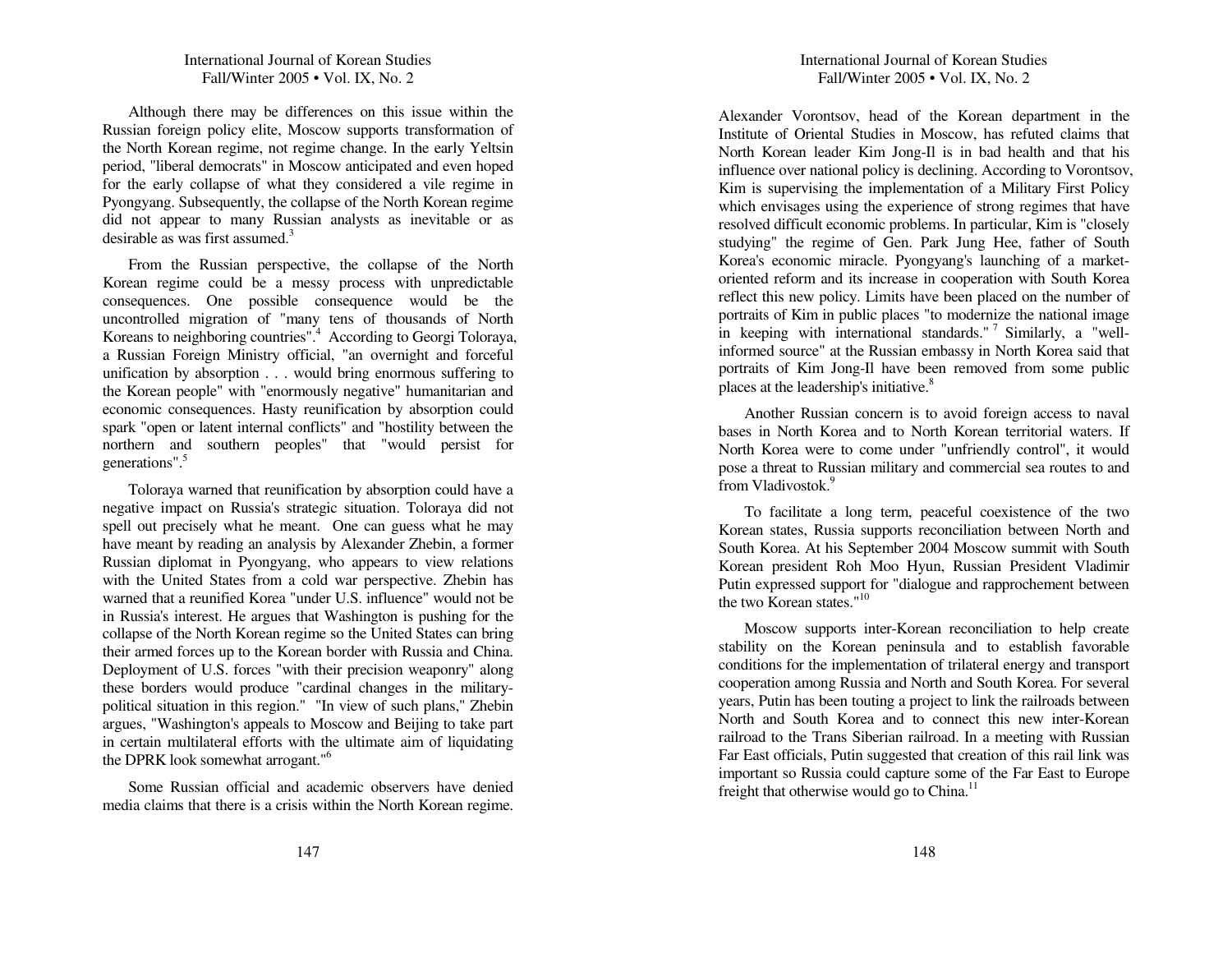Upgrading North Korea's railroad an d con necting it to R ussia would facilitate other potentially lucrative economic projects. Under consideration is a plan to ship Russian oil by rail to an idle refinery in Rajin, North Korea. From there, most of the oil would be ship ped back to the Russian Far East that lacks adeq uate refinery facilities. E nergy-starved North Korea would keep some of the oil as payment for use of its refinery.<sup>12</sup>

Besides the railroad project, several natural gas projects have been considered. One proposed project would bring natural gas from the Kov y ktinskoe field in Irkutsk through C hina to the Korean peninsula. At one point, the R ussian, C hinese an d South Korean project participants discussed piping the gas from C hina through North Korea to South Korea. However, in November 2 0 03 this route was rejected out of concern that it was not financially viable an d that it would give North Korea too much control over gas flowing to South Korea. T he project participants chose an alternative route from Irkutsk through C hina to Dalian an d then under the Yellow Sea (West Sea) to Pyongtaek near Seoul.

Subsequently, implementation of the Kovykta project was delayed b y the reorganization of Russia's energy sector that aims to give Gazprom an d other firms close to the P utin regime more control. More recently, it was reported that the route through C hina has been rejected in favor of <sup>a</sup> route that will bring the gas from Irkutsk through the Russian Far East to Nakhod ka. From there, the natural gas can be ship ped to South Korea as L NG or, if the political situation permits, <sup>a</sup> pipeline from the R ussian Far East through North Korea to South Korea may be considered.

T he route to Nakhod ka was chosen so that the gas pipeline would ru n parallel to <sup>a</sup> plan ned oil pipeline from East Siberian fields to the Pacific.<sup>13</sup> The route to Nakhodka may not be the final choice. T he Pacific termin us for the projected oil pipeline has been changed from Nakhod ka to Perevoznaya Bay. However, this decision is being strongly criticized on environmental grounds. China still is trying to persuade R ussia to sen d its East Siberian oil south to Daqing instead of to the Pacific. If Beijing succeeds, then it could u n dermine the rationale for b uilding <sup>a</sup> gas pipeline parallel to the projected oil pipeline.

A nother proposed project would pipe natural gas from Sakhalin through the R ussian Far East an d then on through North an d South Korea. Still another prospective project would bring natural gas from the large field in the Sakha Rep u blic (Yakutia) to the two Koreas. Also <sup>u</sup> n der consideration is construction of an electricity bridge from the R ussian Far East to North Korea an d ultimately South Korea. 14

If a route through North Korea is chosen for an y of these projects, it would benefit Russia economically an d, at the same time, help resolve the <sup>n</sup> uclear crisis b y enabling North Korea to meet some of its energy needs from sources other than nuclear power. R ussia sup ports these prospective projects because they would contrib ute to the develop ment of the R ussian Far East an d East Siberia, an important regime priority. If trilateral energy projects are su bsidized as par<sup>t</sup> of <sup>a</sup> resolution of the North Korean n uclear problem, North Korea could use par<sup>t</sup> of the tariffs from railroads an d pipelines traversing its territory to repay par<sup>t</sup> of the massive U.S. \$7 billion Soviet-era debt. 15

In an interview with Yonhap News Agency, the Russian ambassador to Seoul, Tey muraz Ramish vili, suggested that joint North Korean economic projects with South Korea an d other cou ntries may provide <sup>a</sup> better solution to the <sup>n</sup> uclear crisis than mere h u manitarian aid. W hile he saw h u manitarian aid as necessary, he argued it was not enough to persuade an extremely poor cou ntry to en d its hostility. Ramish vili told Yon hap:

A n yone p ushed to the wall is bou n d to be more aggressive. Economic develop ment can at least partially change the system of North Korea.

Ramish vili lau ded Seoul for p ursuing <sup>a</sup> very successful North Korean policy, one that has resulted in less conflict between the two cou ntries, less North Korean military provocation an d increased bilateral exchanges.

T he R ussian ambassador suggested that it is time for South Korea to move onto the next stage an d help North Korea stan d on its own. He averred that it is better to spend money "on constructive projects than on more arms." He called for the p ursuit of joint economic projects with North Korea in parallel with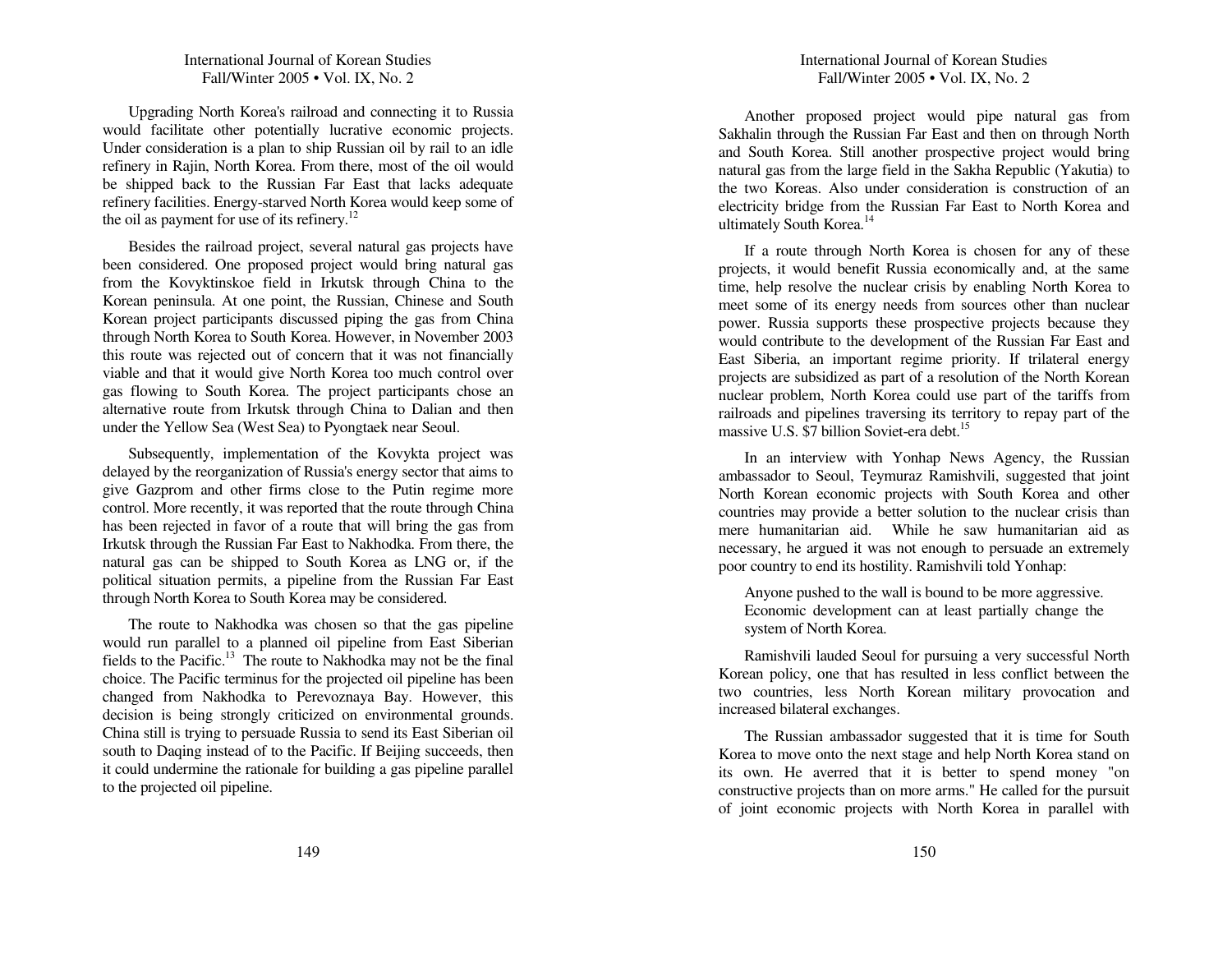negotiations on the <sup>n</sup> uclear develop ment program. Without such projects, Ramish vili maintained, "North Korea will become more aggressive". 16

Similarly, Dep uty R ussian Foreign Minister Alexan der Saltanov, speaking at <sup>a</sup> reception at the North Korean embassy in Moscow, maintained that "inter-Korean cooperation an d the implementation of economic bilateral an d multilateral projects are designed to play an important role in stabilization in Korea." Saltanov perceived a real possibility of resolving the Korean peninsula's problems b y peaceful means. 17

At his September 2004 Moscow summit with Putin, South Korean President Roh expressed sup por<sup>t</sup> for trilateral projects involving Russia and North and South Korea. Roh noted "a common vector in the policy of peace an d prosperity that the South Korean govern ment is p ursuing in Northeast Asia an d the R ussian leadership's active development of the Far East and East Siberia."<sup>18</sup>

A nother important Russian aim is to resolve the crisis in <sup>a</sup> way that does not harm its current good relations with North an d South Korea. Man y R ussian observers believe that the early Yeltsin ad ministration's one-sided pro-South Korean tilt badly damaged R ussia's interests. T his policy did not reap the economic benefits from South Korea that many Russians anticipated. At the same time, it badly strained Moscow's relations with Pyongyang, red ucing Russian leverage in North Korea an d decreasing Moscow's value to Seoul as an aven ue for influence over the North. R ussia's limited influence was highlighted b y its exclusion from the process leading <sup>u</sup> p to an d implementing the 1994 Agreed Framework resolving the first North Korean n uclear crisis an d from the four-party talks that began in 1996 among the U nited States, C hina and the two Koreas.

In the mid dle to late 1990s Moscowmade <sup>a</sup> deliberate effort torepair its relations with North Korea w hile at the same time maintaining good ties with the South. T his process was made easier b y the 1994 death of North Korean president Kim Il-su ng. Kim deeply resented Gorbachev's decision to establish diplomatic relations with South Korea an d Yeltsin's pro-South Korean policy. T he early 1996 replacement of the pro-Western A n drei Kozyrev b y E vgenii Primakov as R ussian foreign minister facilitated this process. Primakov favored R ussia's p ursuit of a foreign policy more balanced between West an d East. A nother important incentive was N A T O enlargement that increased R ussian disillusion ment with the West.

Economic considerations also were important. O nly by improving relations with P yongyang could Moscowhope to recou p North Korea's significant Soviet-era debt.<sup>19</sup>

T he first steps to improve R ussia's relations with North Korea were taken d uring Yeltsin's secon d presidential ad ministration. A decision was made in Moscow to replace the 1961 Soviet-North Korean treaty, <sup>w</sup> hich Moscow had abrogated, with <sup>a</sup> new R ussian-North Korean treaty.

Negotiations on the text of this new treaty were facilitated b y <sup>a</sup> change in North Korean policy. In mid-1998, P yongyang decided to improve relations with Moscow as <sup>a</sup> first step toward en ding its diplomatic isolation. Agreement was reached on <sup>a</sup> new treaty that was initialed in 1999 <sup>w</sup> hen R ussian Dep uty Foreign Minister Karasin visited Pyongyang. U nlike the 1961 treaty, the new treaty req uired Russia only to consult with North Korea in the event of <sup>a</sup> crisis, not to render Pyongyang automatic support.<sup>20</sup> This new Treaty on Frien dship, Good Neigh borliness an d Cooperation was signed in February 2 0 0 0 b y then R ussian Foreign Minister Igor Ivanov during a visit to Pyongyang.

R ussia's reconciliation with North Korea was facilitated b y Putin's accession to power. Putin has held three summits with Kim Jong-Il. Putin is the first R ussian leader to visit North Korea. At the first su mmit, held in July 2 0 0 0 in P yongyang, P utin received an especially warm welcome. Signaling his interest in good relations with R ussia, Kim Jong-Il arranged for one million cheering North Koreans to line the streets welcoming P utin. At this su mmit an d at two su bseq uent meetings with Kim Jong-Il in R ussia, Putin pressed for implementation of trilateral railroad and energy projects.<sup>21</sup>

At the regional level, cooperation is growing between North Korea and the Russian Far East. Since the Soviet period, North Korean workers have been in volved in timber projects in the R ussian Far East. More recently, they have been active in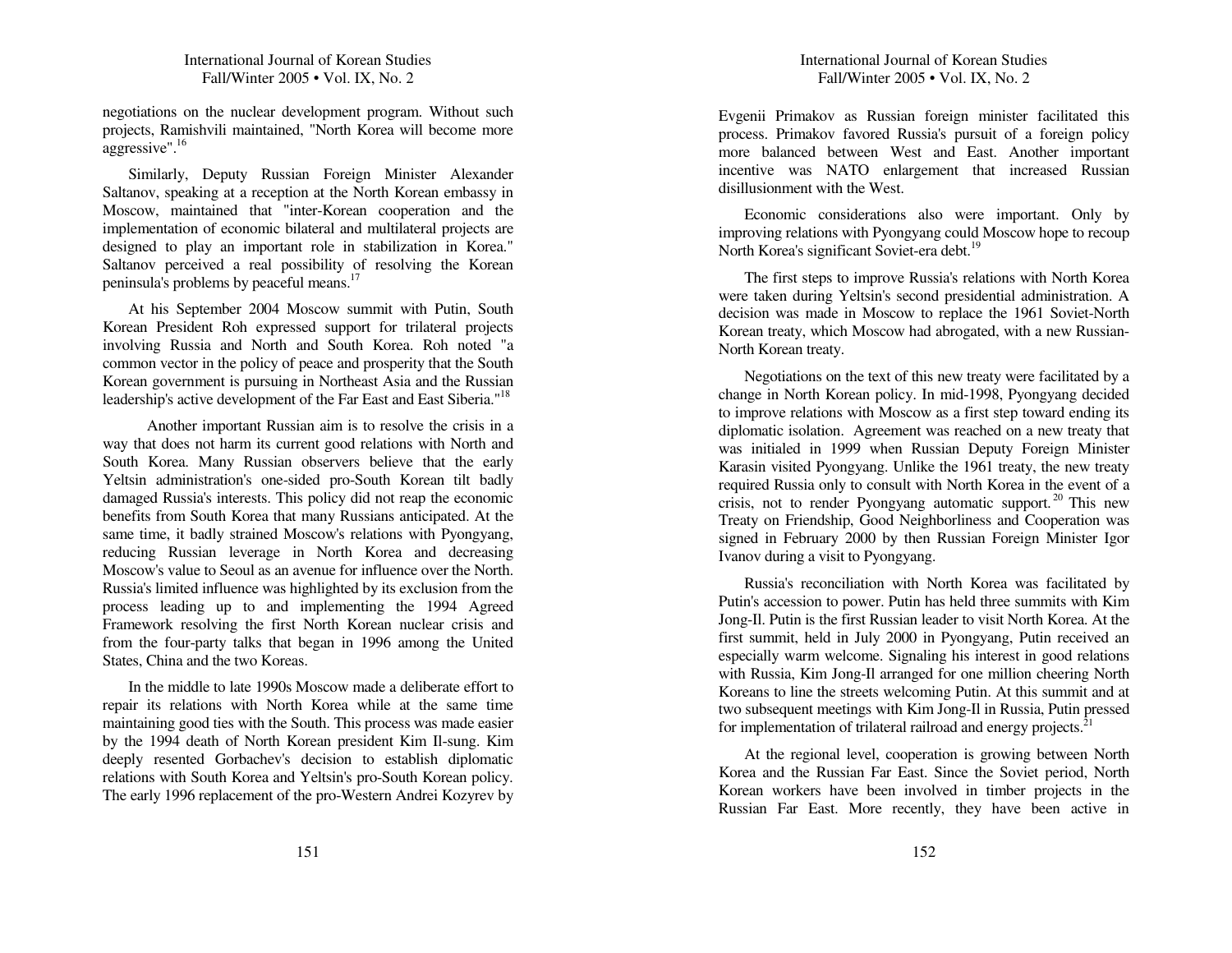construction an d agriculture as well as in forestry. North Korean workers help to fill <sup>a</sup> labor shortage in <sup>a</sup> region ex periencing <sup>a</sup> pop ulation outflow, particularly of working age in habitants. Part of the labor of North Korean workers in the R ussian Far East has been free in partial repay ment of P yongyang's large Soviet-era debt.

While p ursuing better ties with North Korea, the Putin ad ministration has not neglected relations with South Korea. Putin has held two summits with South Korean leaders, the first with President Kim Daejung in Seoul in February 2001 and the second, in September 2 0 0 4, with President Roh in Moscow. T he level of trade between Russia an d South Korea, U S \$6 billion in 2 0 0 4, was many times the level of R ussia's US 146 million bilateral trade withNorth Korea that same year. Apart from economics, South Korea an d R ussia are cooperating in the area of space an d satellite tech nology an d a n u mber of other areas. Since 1996, R ussia has been providing South Korea with arms as partial repayment for its Soviet-era debt. Regular meetings take place between the R ussian and South Korean militaries and coast guards as well as civilian officials.

At the regional level, there has been an increase in cooperation between Seoul an d the Russian Far East. South Korean companies have invested in or are considering investments in a hotel and international conference center in Vladivostok, <sup>a</sup> special economic zone near Nakhodka, an d oil refineries in Tatarstan an d in Khabarovsk.<sup>22</sup> South Korea is importing oil and liquid natural gas (LN G) from Sakhalin. ROK companies have ex pressed an interest in increasing their energy imports from Sakhalin an d in importing natural gas, oil an d coal from other R ussian regions.

While wanting to resolve the <sup>n</sup> uclear crisis in <sup>a</sup> way that preserves its current good relations with the two Koreas, R ussia also wants to avoid harm to its ties with the U nited States. On this issue, one can detect significant differences of opinion in Russia. Since his accession to power, Putin has p ursued <sup>a</sup> multidirectional foreign policy aimed at increasing R ussian influence b y improving relations with <sup>a</sup> wide variety of states. T here are in herent problems an d contradictions in <sup>a</sup> policy that aims simultaneously to court North Korea an d other "rogue states" an d to improve relations with Washington. Further confusing the matter is Putin's ten dency to say different things to different people, gearing his statements to <sup>w</sup> hat his audience wants to hear.

Putin himself seems to recognize the importance of maintaining good relations with the U nited States. His ad ministration is trying to repair the damage to U.S.-R ussian relations done by Moscow's op position to the U.S. war in Iraq an dto limit the potential damage from differences over the Iranian an d North Korean n uclear programs.

T his juggling act is not easy. It is complicated b y the presence within the P utin ad ministration of hard liners <sup>w</sup> ho are viscerally anti-Western. Outside the P utin ad ministration, there are broad differences in attitudes toward the United States and toward U.S. policy in Northeast Asia.

O ne grou p of former officials an d Korea specialists contin ues to view the U.S. presence an d U.S. influence in Northeast Asia from what could be described as a cold war perspective. One proponent of this perspective is Zhebin who goes even farther than current R ussian officials in blaming U.S. policy for the origins of the North Korean n uclear crisis. Zhebin presents <sup>a</sup> length y argu ment ex plaining how Washington's failure to fulfill the terms of the Agreed Framework in d uced North Korea to restart its nuclear reactors and to renounce participation in the nonproliferation regime. Z hebin argues that the U.S. deliberately provoked the crisis to preven<sup>t</sup> <sup>a</sup> *rapprochement* between North an dSouth Korea. He claims that Washington does not want relations between P yongyang an d Seoul to improve because the U.S. needs the North Korean threat to justify its missile defense program so it can claim that it is not directed against C hina an d Russia. Z hebin perceives Washington's ultimate aim as regime change in North Korea, not resolution of the nuclear crisis.<sup>23</sup>

On the other side are Russian specialists <sup>w</sup> ho perceive that it is in their cou ntry's interests to create <sup>a</sup> "strategic alliance" with the United States and to support U.S. policy in Northeast Asia. Representative of this group is Sergei Karaganov an d the Cou ncil on Foreign an d Defense policy w ho, along with others, presented <sup>a</sup> "secret report" to the P utin ad ministration on the eve of the Russianpresident's departure for the fall 2003 Camp David summit.<sup>24</sup>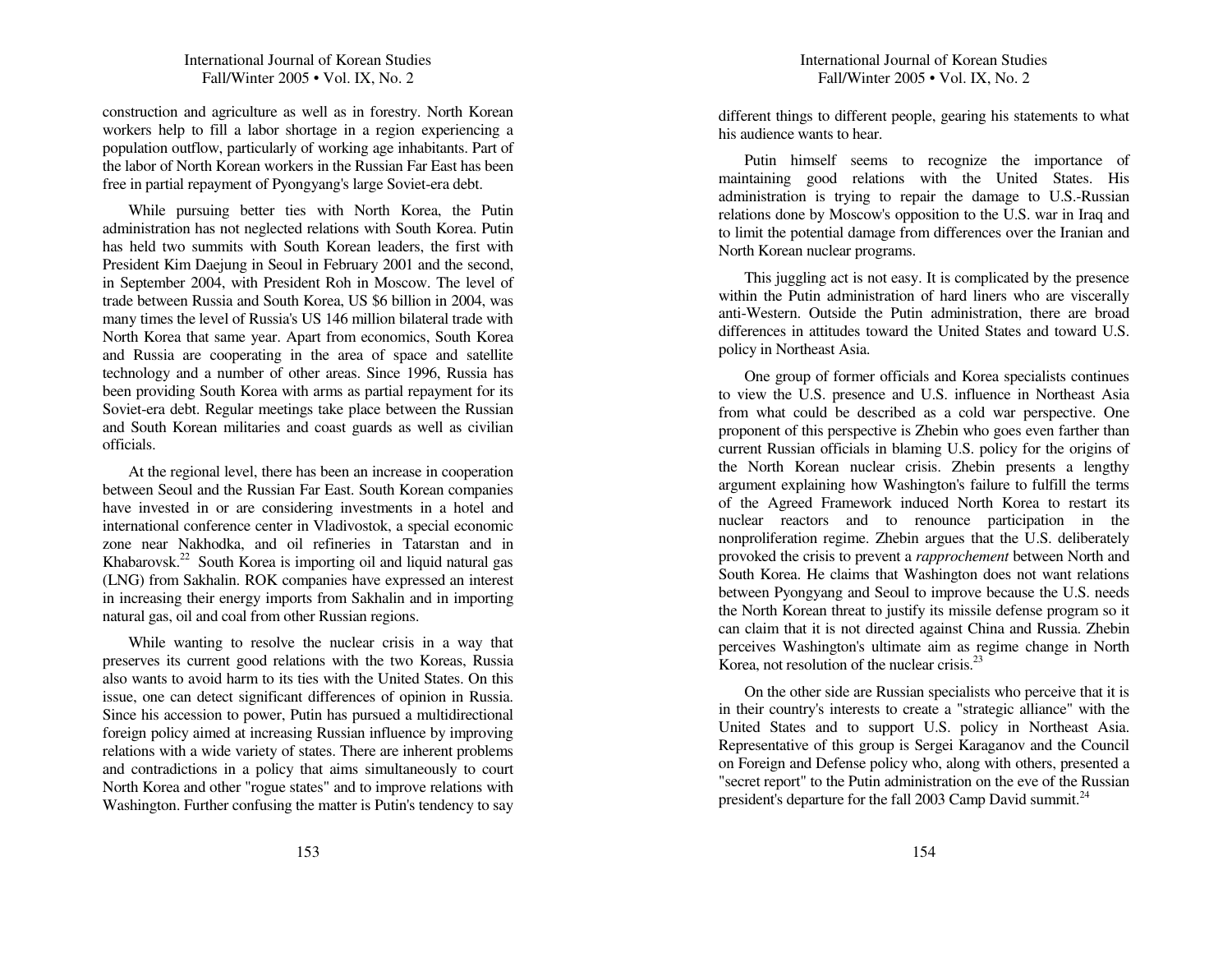R ussian specialists writing from this pro-U.S. perspective ex pressed sup port for President B ush's objective of modernizing failed states which they perceive as "political C hernob yls": sources of instability, terrorism, religious fu n damentalism an d drug trafficking. T hey believe that, given the threats facing the post-9-11 world, R ussia should reevaluate its relations with NorthKorea andother cou ntries considered to be "rogue states" an d should not offer them protection. $25$ 

#### **R ussia n p olicy**

R ussia's policy d uring the most recent North Korean n uclear crisis has reflected its interests an d objectives an d at times these contradictory perspectives. Soon after the crisis began, Russian officials made clear their desire to play <sup>a</sup> prominent role in fin ding a resolution. In January 2003, Russian Deputy Foreign Minister Aleksan dr Losy u kov visited P yongyang an d presented <sup>a</sup> package proposal to the North Korean leadership.<sup>26</sup>

When trilateral talks were held in A pril 2 0 03 among C hina, the United States and North Korea, Moscow expressed support for any format or process that would resolve the crisis. In private, however, the Russian foreign policy elite was disap pointed that their cou ntry was not included in these talks.

When the first rou n d of Six-Party Talks was con vened in Augus<sup>t</sup> 2 0 03 an d Russia was in vited to participate at P yongyang's insistence, there was rejoicing in Moscow. It has been suggested that growing tensions between P yongyang an d Beijing in d uced North Korea to insist on Russia's inclusion in multilateral talks.<sup>27</sup> Russia has participated in all the rounds of the Six-Party Talks held so far as well as in the working grou p meetings.

More recently, when North Korea caused a delay in convening the fourth rou n d of Six-Party Talks, Moscow proposed con vening <sup>a</sup> trilateral su mmit of Putin an d the leaders of North an d South Korea.<sup>28</sup> One possible venue for this summit was the May 2005 sixtieth an niversary celebrations of V E day held in Moscow. In the en d, however, South Korean leader Roh decided to atten d b ut Kim Jong-Il stayed home.

R ussian officials have spoken out repeatedly for <sup>a</sup> peaceful,

negotiated resolution of the crisis. T hey have warned against the dangers of <sup>a</sup> military solution. They have rejected sanctions or other pressures as cou nterprod uctive. T hey have op posed referring the North Korean nuclear issue to the U.N. Security Council. R ussian observers have warned that pressure is likely to backfire b y backing P yongyang into <sup>a</sup> corner an d increasing its sense of insecurity.

R ussian officials have touted the benefits of adopting <sup>a</sup> policy of reassurance toward North Korea rather than <sup>a</sup> policy of pressure. Moscow has proposed giving North Korea international security guarantees an d economic assistance as part of <sup>a</sup> stage-b y-stage package solution.<sup>29</sup> Moscow has volunteered to help provide North Korea with international security guarantees an d energy assistance. 30

Russian observers recognize that their cou ntry's ability to meet North Korea's needs is limited. R ussia lacks the financial resources to provide Pyongyang with sufficient financial aid.<sup>31</sup> North Korea is not interested in Russian security guarantees.<sup>32</sup> What North Korea really wants is the normalization of relations with the United States, U.S. security guarantees an d economic assistance, in particular, access to fu n ds from international financial institutions.

When the six-party negotiations have lagged, Moscow has urged North Korea an d the United States to return to the table an d to compromise. A common theme in Russian official commentary is the need for both sides to ap proach the <sup>n</sup> uclear issue with flexibility, patience an d <sup>a</sup> willingness to compromise that takes into accou nt North Korea's legitimate security interests an d its right to normal, peaceful economic development.<sup>33</sup>

Russian officials have spoken out <sup>w</sup> hen they believe that the U nited States is p utting too much pressure on P yongyang. In the su mmer an d early fall of 2 0 0 4, Dep uty Foreign Minister Aleksan dr Alekseyev, R ussia's chief negotiator at the Six-Party Talks, suggested that it was <sup>u</sup> nreasonable for Washington to set <sup>a</sup> threemonth time frame for Pyongyang to commit to dismantling all its n uclear programs an d to begin the process of dismantlement. According to Alekseyev, some progress was made at the third rou n d of the Six-Party Talks, held in Ju ne 2 0 0 4, b ut more than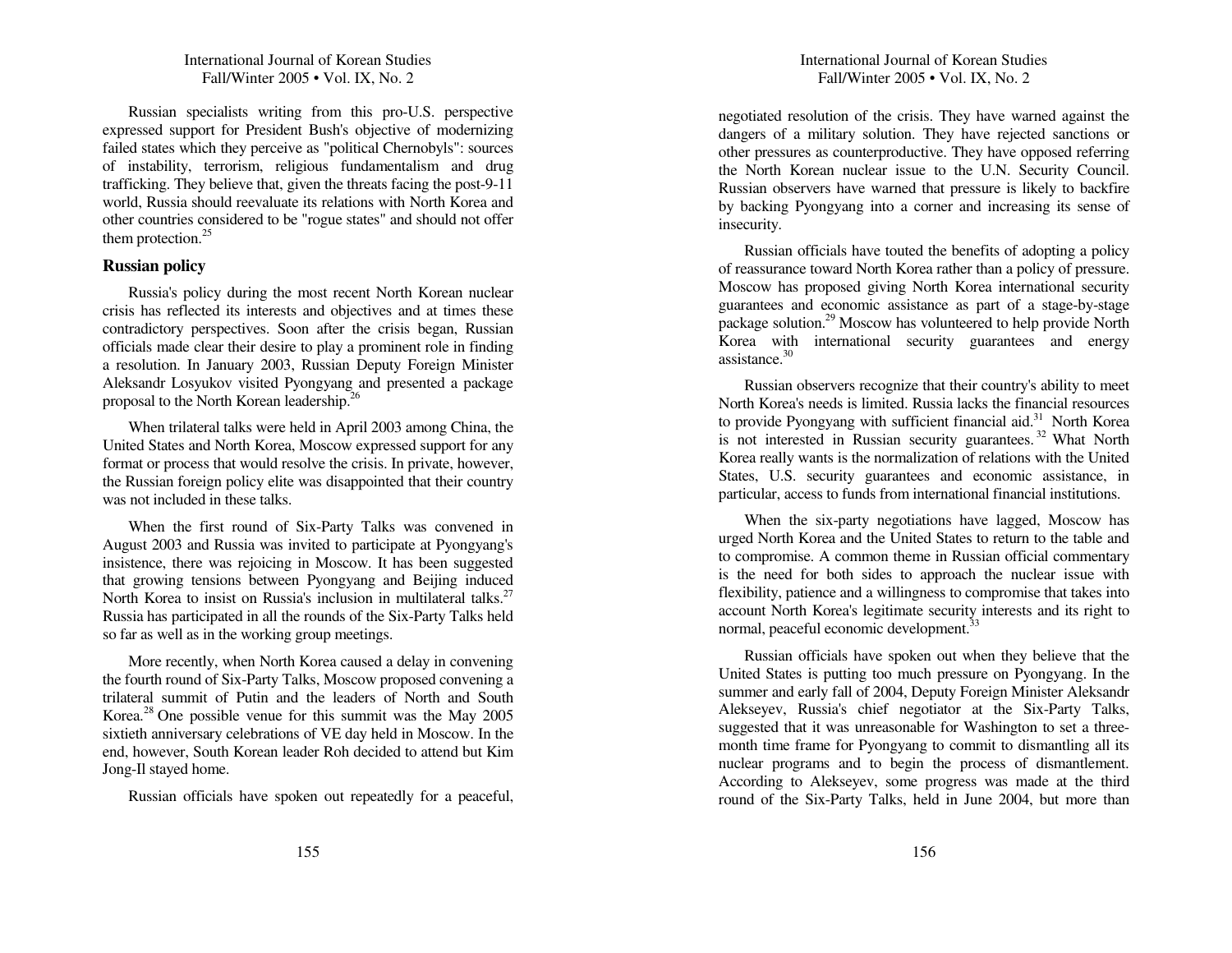three months was needed to work out the details of <sup>a</sup> package proposal an d to overcome the severe mutual mistrust between Washington and Pyongyang.<sup>34</sup>

R ussian officials op pose efforts b y other cou ntries to p ut demands on the six-party negotiating table that may complicate efforts to resolve the <sup>n</sup> uclear crisis. In particular, R ussian officials have op posed Tokyo's desire to p ut on the table the issue of Japanese citizens who were abducted to work in North Korea.<sup>35</sup>

While su p porting the reasonableness of North Korea's deman d for security guarantees an d economic assistance, R ussian officials have made clear their strong interest in denuclearization of the Korean peninsula an d in having North Korea return to the <sup>n</sup> uclear nonproliferation regime. T he hard liner, Zhebin, noted that North Korea's decision to with draw from the <sup>n</sup> uclear nonproliferation treaty "has aroused deep concern in Moscow." Z hebin argued that the positions of the U.S. an d R ussia on weapons of mass destruction (W MD) proliferation are "closer than they may seem." Moscow's view was ex pressed clearly at the Ju ne 2 0 03 G-8 E vian su mmit w here Putin pledged that R ussian n uclear cooperation with all cou ntries will be "based on how open they are an d to w hat extent they are in <sup>a</sup> position to place their programs <sup>u</sup> n der IAEAcontrol." Z hebin interpreted P utin's statement as a "clear message to Pyongyang that relations between Russia and the DPRK will henceforth depend more than ever before on North Korean behavior on the nuclear problem."<sup>36</sup>

Here, though, there have been some clear differences between Moscow an d Washington. T he United States has insisted that North Korea renou nce its civilian as well as its military n uclear program. From the perspective of the George W. B ush ad ministration, so long as P yongyang has an y kin d of nuclear program there is no guarantee that it will not be diverted to military use. Russian officials, on the other han d, have suggested that P yongyang has the right to have <sup>a</sup> civilian n uclear program so long as it is p ut under International Atomic Energy Agency (IA EA) control. $^{37}$ 

Initially, R ussian officials did not acknowledge that North Korea had <sup>a</sup> uraniu m enrich ment as well as <sup>a</sup> plutoniu mprogram

# International Journal of Korean Studies Fall/Winter 2005 • Vol. IX, No. 2

although they did not ex plicitly den y it either. At the Ju ne 2 0 0 4, G-8 su mmit in Sea Islan d, Georgia, P utin su p ported <sup>a</sup> statement claiming that North Korea had both plutoniu m reprocessing an d uranium enrich ment programs. T he statement called on NorthKorea "to dismantle all of its nuclear weapons-related programs in a complete, verifiable, and irreversible manner."<sup>38</sup> On the eve of his departure for <sup>a</sup> November 2 004 trip to South Korea, Konstantin Kosachev, chair of the Duma's International Affairs Committee, stated:

There are ample grounds now to believe that North Korea is actively engaged in developing tech nologies <sup>w</sup> hich can be used in the military nuclear sphere and possibly is preoccu pied with enriching uraniu m, necessary for production of nuclear weapons.<sup>39</sup>

Kosachev called on the two Koreas to pledge that they would not develop n uclear weapons.

A former R ussiandefense official, Viktor Yesin, previously chief of the Main Staff of Russia's Strategic Missile Troops, gives even more credence to U.S. claims that North Korea has <sup>a</sup> uraniu menrichment weapons program. He cited the warning by Abdul Qadeer Khan, the father of Pakistan's <sup>n</sup> uclear bomb, that the North Korean uraniu m program is far more ad vanced than the world commu nity realizes. U nlike North Korea's plutoniu mprogram, the uranium program has not been subject to IAEA controls. Yesin argues that it "may therefore be assu med that, <sup>u</sup> n der the cover of the plutoniu m weapons project . . . P'yongyang has been able to implement a uranium weapons project."<sup>40</sup>

In May 2 0 0 4, R ussia joined the Proliferation Security Initiative (P SI). The P SI is a group of cou ntries that have pledged to share intelligence an d to intercept the transit of missiles an d materials usable for the man ufacture of weapons of mass destruction. Previously, Russia had refused to join this initiative on the grounds that it encouraged states to act without U.N. Security Cou ncil sanction.

Russia's decision to join the P SI canbe seen as <sup>a</sup> partial victory for Washington w hich had lob bied hard for R ussian participation. However, the U.S. victory was not complete since Moscow placed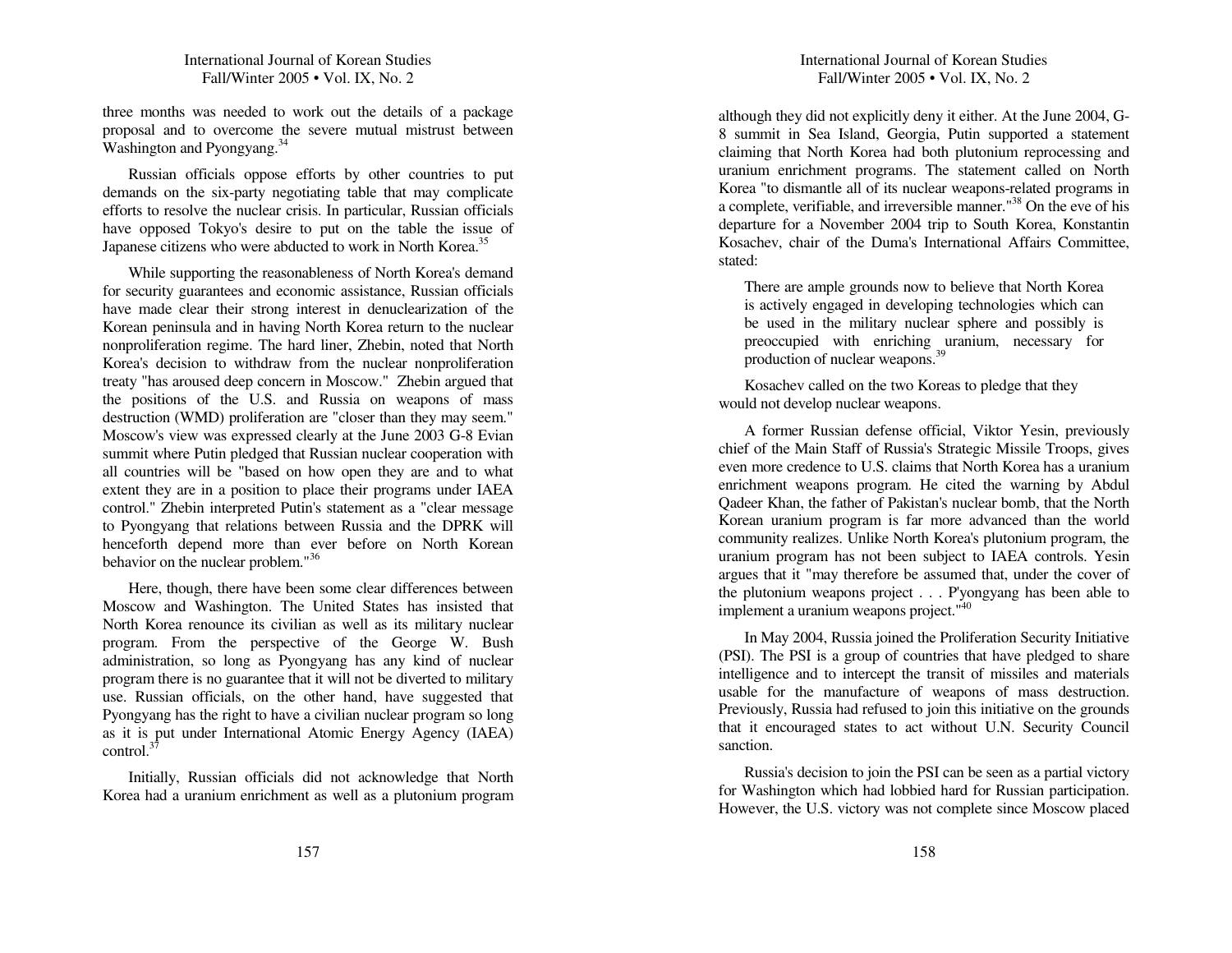certain con ditions u pon its participation. In particular, the R ussian Foreign Ministry proclaimed that it would implement the P SI "with consideration for the compatibility of the actions with the rules of international law, for their conformance to national legislation an d for the commonality of non proliferation interests with the partners." The Foreign Ministry also ex pressed its presu mption "that activity under this initiative should not and will not create any obstacles to the lawful economic, scientific an d tech nological cooperation of states." 41 R ussia was signaling that its joining the PSI would not stop its economic cooperation with states such as Iran and Syria.<sup>42</sup>

There was a mixed Russian official reaction to Pyongyang's February 10, 2 0 05 statement declaring that it has nuclear weapons an d suspen ding its participation in the Six-Party Talks. R ussian officials criticized P yongyang's action, some more sharply than others. They urged North Korea to return to the talks and to resume its obligations <sup>u</sup> n der the nuclear nonproliferation treaty. At the same time, R ussian officials encouraged other cou ntries to eschewsanctions an d to take North Korea's legitimate interests into account.<sup>43</sup>

At the February 2 0 05 S hanghai Cooperation Organization meeting in Astana, Kazakstan, R ussia's Foreign Minister Sergei Lavrov an d his Chinese cou nterpart Li Z haoxing reaffirmed their support for a nuclear-free Korean peninsula and called for the early resu mption of the Six-Party Talks. T hey urged all parties to the negotiations "to show self-control an d actively search for compromises . . . "<sup>44</sup> The Shanghai Cooperation Organization issued <sup>a</sup> joint commu niq ue calling for the den uclearization of the Korean peninsula. 45

Moscow has not officially recognized that North Korea has n uclear weapons nor has it denied P yongyang's claim. W hen a Russian official proclaimed in <sup>a</sup> March 2005 interview that P yongyang has "no possibilities to prod uce arms-grade (n uclear) charges," <sup>a</sup> spokesperson for the R ussian embassy in Seoul said that this statement was only his personal opinion, not an official R ussian govern ment position. 46 More recently, R ussian Foreign Minister Sergei Lavrov proclaimed that R ussia was checking thoroughly reports alleging that North Korea has several <sup>n</sup>uclear International Journal of Korean Studies Fall/Winter 2005 • Vol. IX, No. 2

warheads. After it has done so, it will be able to assess the possible threat it poses to Russian security.<sup>47</sup>

Unofficially, some b ut b y no means all, R ussian analysts have ex pressed dou bts about P yongyang's claim to possess nuclear weapons. Major General Vladimir Belous, <sup>a</sup> leading researcher at the Institute of World Economy and International Relations in Moscow, called North Korea's claim <sup>a</sup> bluff designed to blackmail its partners in the Six-Party Talks. Since North Korea has not carried out an y tests, Belous argued that P yongyang's claim to possess <sup>n</sup> uclear weapons is dou btful. However, he ack nowledged that the head of the Soviet KG B told the Politb uro in 1990 that North Korea might have one or two nuclear warheads. Belous speculated that Korea might have tech nologies for making "immovable and untested nuclear bombs from plutonium."<sup>48</sup>

Z hebin considers it more likely that P yongyang has <sup>n</sup> uclear weapons. He notes that since North Korea can not defen d itself with its "obsolete con ventional armaments," it has begu n to develop missiles and "probably nuclear weapons" to deter <sup>a</sup> possible attack. Z hebin believes that the war in Iraq may have provided the final incentive for P yongyang to prod uce n uclear weapons as <sup>a</sup> deterrent.<sup>49</sup>

Yesin argues that it would be "rash to agree" with assessments b y R ussian an d foreign ex perts that P yongyang's February 10, 2 0 05 claim to have <sup>n</sup> uclear weapons was just <sup>a</sup> bluff. W hileacknowledging that there "is little likelihood that the North Koreans have made <sup>n</sup> uclear weapons," Yesin argues that "such <sup>a</sup> scenario should not be ruled out." If P yongyang does not have nuclear weapons now, it will have them soon unless the world commu nity takes coordinated measures that take North Korea's security into accou nt.

Yesin describes at some length the negative effects that North Korea's acq uisition of <sup>n</sup> uclear weapons would have on crisis stability on the Korean peninsula an d on the <sup>n</sup> uclear nonproliferation regime. He warns that if North Korea tests a n uclear weapon, it will provoke <sup>a</sup> new n uclear arms race. Tokyo will produce its own nuclear weapons, Japan, South Korea and Taiwan will increase their missile defense cooperation with the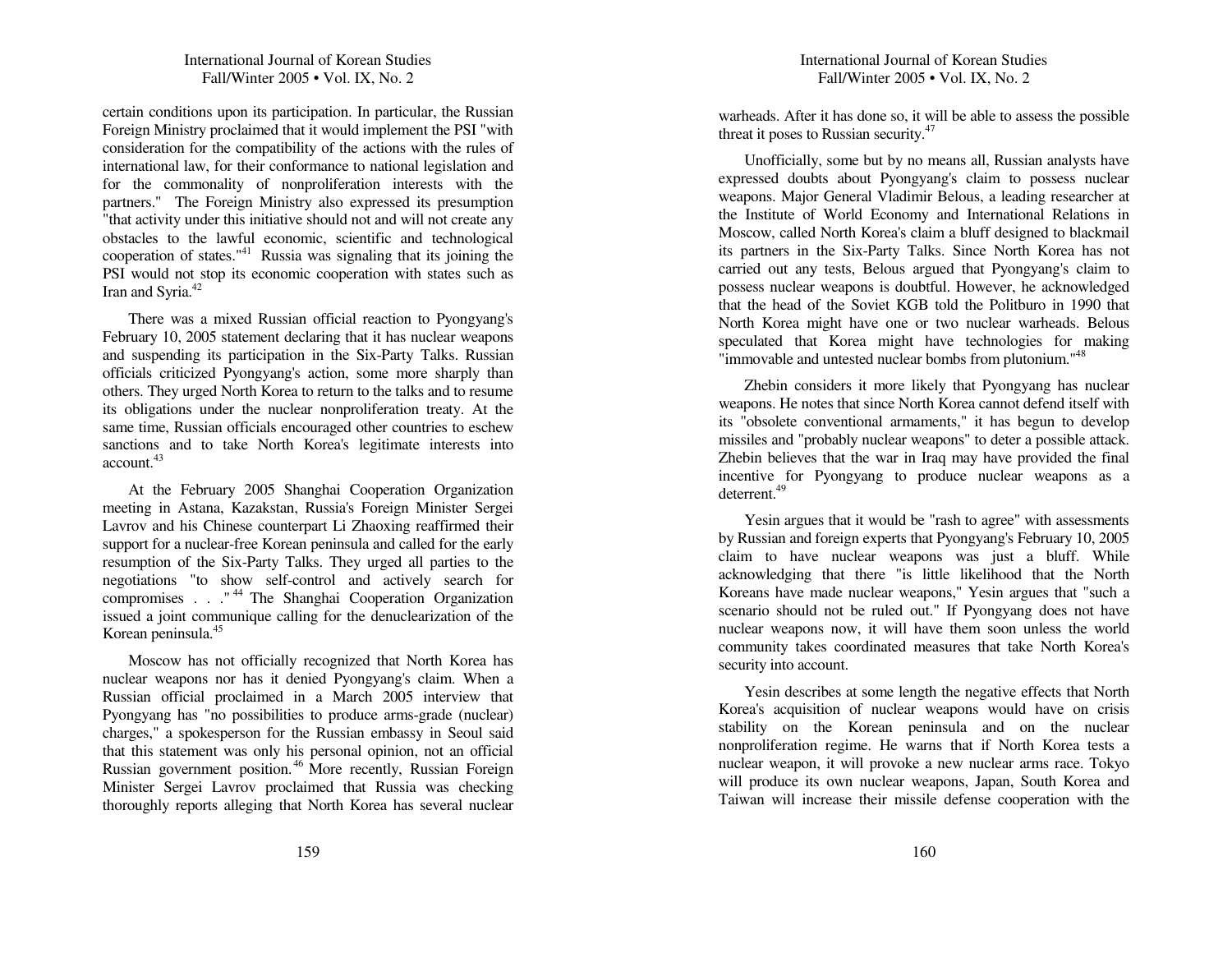U nited States, an d Washington will take steps to defen d U.S. territory an d the territory of its allies to <sup>w</sup> hich C hina an d Russia will be forced to react.

Yesin argues that P yongyang is prepared to curtail its military n uclear program if Washington aban dons its hostile policy. He describes three possible future scenarios. The first scenario, <sup>w</sup> hich he calls "Making Peace", is the one that he claims is preferred b y North Korea. Yesin calls for the "unconditional dismantlement of all components of the D PRK's military n uclear program" in return for "guarantees of nonaggression, noninterference in its [North Korea's] internal affairs, an d recognition of the D P RK on par<sup>t</sup> of the United States." According to Yesin, realization of this scenario req uires a political decision b y the B ush ad ministration that "in the event of its complete an d verifiable rep u diation of <sup>n</sup> uclear weapons (or of all ty pes of weapons of mass destruction), the D P RKwill not be viewed as a state whose existence is at variance with American interests."

While this first scenario is preferable, Yesin is not sure that the B ush ad ministration is prepared to take this step. If it does not, then a secon d scenario becomes more likely: an increase in tension with the maintenance of <sup>a</sup> limited political dialogue.

Yesin argues that this secon d scenario will be fairly dangerous. It will allow North Korea to pursue military nuclear research without an y international monitoring. P yongyang is likely to resu me ballistic missile testing an d may even con d uct a n uclear test. Washington will increase pressure on North Korea b y "seeking its total political an d economic isolation." Yesin believes that <sup>w</sup>hat he describes as the third scenario, the use of force b y the U nited States, is less likely because North Korea is "fully prepared to <sup>u</sup> n dertake a preventive invasion of South Korea" if it feels threatened.<sup>50</sup>

While Yesin ad vocates w hat he calls the "Making Peace" scenario, he does not discuss the verification problems that it would entail. Zhebin notes that verification would be <sup>a</sup> potential problem because the U.S. would have to search some eleven to twelve thousan d North Korean u n dergrou n d sites. Pyongyang might not agree to such searches given Iraq's ex perience that "consent to inspections may not save the country from a US

attack." 51

In an article written several years ago, Alexan der Zaru bin, <sup>a</sup> retired R ussian military official, suggested <sup>a</sup> different reason P yongyang might not agree to intrusive inspections of its nuclear facilities. P yongyang has dou bts about the reliability of its former allies andwants to be able to hold the South "hostage to Northern n uclear blackmail." Inspections may reveal that North Korea does not have a military nuclear program.<sup>52</sup>

### **C o nclusio ns a n d prospects**

D uring the 1993-1994 crisis, R ussia was exclu ded from the negotiations resolving the <sup>n</sup> uclear crisis an d from the su bseq uent four-party talks. T his time Russia has <sup>a</sup> seat at the table, sy mbolically reaffirming its grea<sup>t</sup> power ambitions.

Moscow has used its seat at the table to promote policies that reflect Russian interests an d objectives. R ussia has su p ported <sup>a</sup> peaceful, negotiated resolution of the crisis that p uts an en d to North Korea's n uclear weapons program an d at the same time takes P yongyang's interests into accou nt b y providing it with security assurances an d economic aid, particularly in the energy sp here.

Moscow strongly op poses an y resort to violence in Korea that could have <sup>a</sup> negative impact on the R ussian Far East. R ussian officials op pose sanctions or other pressure as cou nterprod uctive. They su p por<sup>t</sup> <sup>a</sup> policy of reassurance an d carrots rather than sticks. Moscow has op posed <sup>a</sup> policy of regime change that they perceive as <sup>u</sup> nrealistic an d potentially destabilizing.

There has been some evolution over time regarding precisely w hat R ussia means b y den uclearization. Initially, Moscow neither acknowledged nor denied the existence of <sup>a</sup> North Korean uraniu m enrich ment program. S u bseq uently, P utin signed a G-8 summit statement calling on Pyongyang to dismantle all of its <sup>n</sup> uclear weapons programs. Moscow su p ports North Korea's right to keep <sup>a</sup> civilian n uclear program so long as it is under IAEA control.

So far, R ussia has achieved man y of its objectives. Resort to violence or sanctions have been avoided. Washington's policy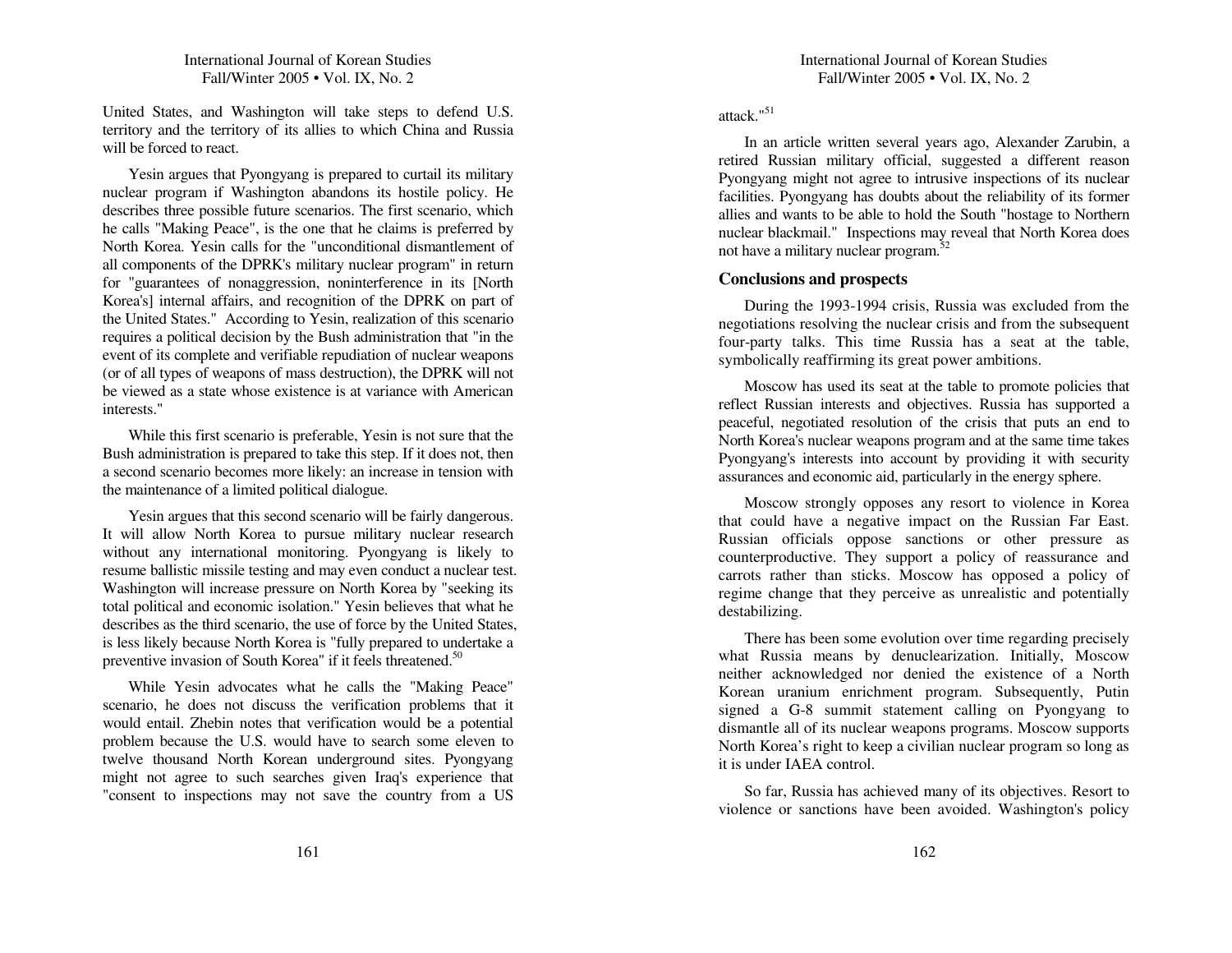# International Journal of Korean Studies Fall/Winter 2005 • Vol. IX, No. 2

has evolved in what Russian officials consider <sup>a</sup> positive direction. U.S. officials do not ap pear to be pressing for regime change in Pyongyang. T he Bush ad ministration has modified its policy of deman ding that North Korea carry out complete, verifiable, irreversible dismantlement of its <sup>n</sup> uclear program before it receives anything in exchange. Washington now is willing to consider <sup>a</sup> p hased, step-b y-step resolution of the crisis that gives P yongyang some rewards along the way.

After suspen ding its participation in the Six-Party Talks for more than <sup>a</sup> year, P yongyang returned to the table in late July 2 0 05 for the fourth rou n d in Beijing. North Korea has made some provocative statements inclu ding its February 10, 2 005 claim that it has a n uclear weapons program. B ut P yongyang has not resu med missile testing nor tested <sup>a</sup> <sup>n</sup> uclear weapon, steps that would have provoked <sup>a</sup> far more severe reaction.

If the worst scenarios from R ussia's perspective have been avoided so far, this has occurred less because of Moscow's influence and more for other reasons. Moscow has not been alone in pressing the U nited States to modify its policy. Beijing, Seoul an d to <sup>a</sup> more limited extent, Tokyo, have op posed the B ush ad ministration's hard line position. P yongyang has returned to the negotiating table because Washington has modified its position an d because of incentives offered b y other cou ntries, mainly South Korea.

R ussian analysts recognize that their ability to influence P yongyang is limited. T hey acknowledge that Washington, Seoul, Beijing an d even Tokyo are able to offer <sup>w</sup> hat North Korea wants: diplomatic recognition, security guarantees, aid, the en d of economic sanctions, and access to funds from international financial institutions.

R ussian observers acknowledge C hina's lead role in organizing the Six-Party Talks. T hey maintain that R ussia has played <sup>a</sup> useful su p porting role b y serving as <sup>a</sup> chan nel for commu nication between the various parties, particularly Washington an d Pyongyang.

So far R ussia has avoided irreparable harm to its relations with either Washington or P yongyang. R ussia became <sup>a</sup> participant in

the Six-Party Talks at the instigation of P yongyang that perceived R ussia's policy as more sy mpathetic to its interests than even that of Beijing.

R ussia has p ursued <sup>a</sup> policy that is closer to the North Korean position than to that of the U nited States. Seemingly, Moscow has done so not just to assuage P yongyang b ut because the dominant Russian analysis of the roots of the crisis an d of the best way to deal with it is different from that of the B ush administration.

E ven so, the damage to U.S.-R ussian relations so far has been limited. Moscow largely has escaped U.S. criticism, even though its policy at times has ap peared to be so sy mpathetic to P yongyang that some R ussian observers have accused their govern ment of encouraging North Korean blackmail.

Russia has attracted far less U.S. criticism on the Korean n uclear crisis issue than C hina. Beijing has become the target of U.S. criticism not only because of its influential role in Korea but also because of mou nting U.S. discontent with C hina's policies toward Taiwan, trade, the exchange rate, an d other issues. In part to assuage the U nited States an d in part because of its interest in cou nter proliferation, Moscow has joined the Proliferation Security Initiative and has taken other steps that China at least up until now has avoided.

So far, R ussia's worst nightmares on the Korean peninsula have not been realized. Violent conflict an d sanctions have been avoided. North Korea has not tested a n uclear weapon. Negotiations have resu med.

Unless and until the North Korean nuclear crisis is resolved successfully, R ussia and other cou ntries cannot rest assured that we will not see such negative develop ments will not occur. S uccessful resolution of the crisis will depen d in part on whether Pyongyang is willing to give <sup>u</sup> p its <sup>n</sup> uclear deterrent for the right price or <sup>w</sup> hether it is determined to maintain <sup>a</sup> <sup>n</sup> uclear program or at least the illusion of having one.

If P yongyang is not willing to dismantle its <sup>n</sup> uclear program an d to allow intrusive inspections, there will be little that R ussia or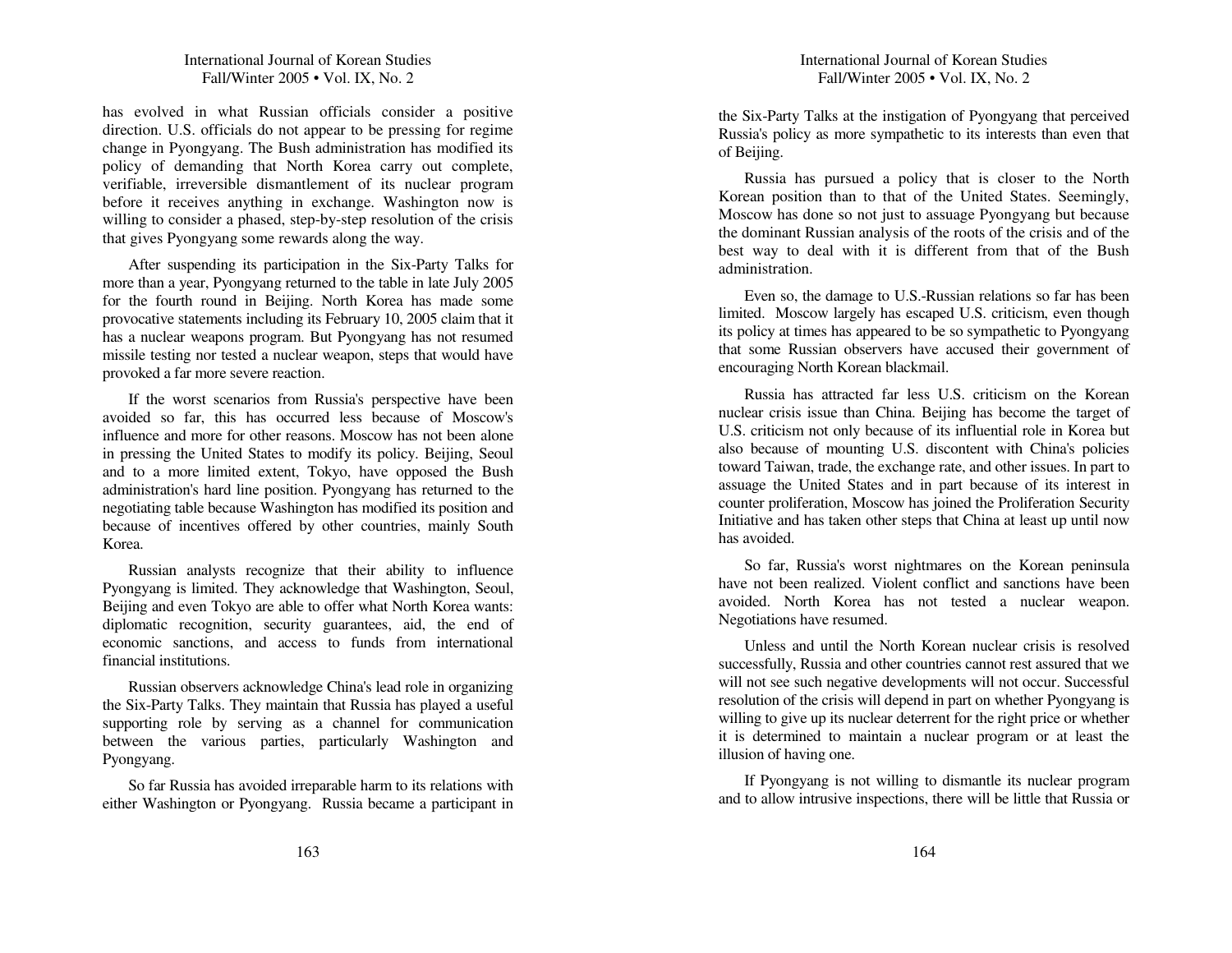an y other cou ntry can do to ensure <sup>a</sup> successful outcome. If North Korea is willing to aban don its <sup>n</sup> uclear program, then <sup>a</sup> successful resolution will depend more on whether the Bush administration is willing to pay the necessary price than on anything decided in Moscow.

#### **Endnotes:**

- <sup>1</sup> "Russian Defense Minister: DPRK Nuclear Program Should Take on 'Peaceful Nature'," *Agentsvo voyennykh novostey*, Dec. 12, 2004 in F BIS-SOV-2004-1210, Dec. 13, 2004. WN CDocument Number0i8o09u00yvs5e NewsEdge Document Number: 200412131477.1\_1428000423662375
- <sup>2</sup> Alexander Zhebin, "The Bush Doctrine, Russia and Korea," in *Confronting the Bush Doctrine: Critical Views from the Asia-Pacific*, ed. by Mel Gurtov and Peter Van Ness (New York: Routledge, 2005), pp. 148-49. Zhebin, <sup>a</sup> former Russian diplomat in Pyongyang, writes on Korean issues from <sup>a</sup> hard line or "cold war" perspective. On other aspects of the Korean issue, Zhebin's views may be more hard line than those of other Russian specialists. In this instance, Zhebin's call for <sup>a</sup> peaceful resolution of the crisis seems to reflect general Russian thinking.
- 3 Evgeniy P. Bazhanov, "Russian Views of the Agreed Framework and the Four-Party Talks," in *The North Korean Nuclear Program: Security, Strategy and NewPerspectives from Russia*, ed. by James Clay Moltz and Alexandre Y. Mansourov (New York: Routledge, 2000), pp. 219-20.
- 4 Alexander Zarubin, "The Korean Peninsula: From Inter-Korean Confrontation to <sup>a</sup> System of Cooperative Security," in *Ibid.,* p. 215.
- 5 Georgi Toloraya, "Russia and North Korea: Ten Years Later," in *The Future of North Korea*, ed. by Tsuneo A kaha (New York: Routledge, 2002), p. 149.
- $6$  Zhebin, op. cit., pp. 141-42. Not all members of the Russian foreign policy elite share this perspective.
- <sup>7</sup> Valery Agarkov, "Russian Expert Says Claims of Kim Jong-Il Weaker Influence Unfounded," *ITA R-TASS*, Dec. 14, 2004, in F BIS-SOV-2004- 1214, Dec. 15, 2004. WNC Document Number 0i8rp17009rcnb. NewsEdge Document Number: 200412151477.1\_982a000a95a9cf00.
- <sup>8</sup> "Russian Source Reports Kim's Portraits Removed to Improve N Korea's Image Abroad*," ITA R-TASS*, Nov. 17, 2004, Nov. 18, 2004. WN C

Document Number: 0i7e6c50165qtu NewsEdge Document Number: 200411181477.1\_829400032016a6db.

- 9 Nikolai Sokov, "A Russian View of the Future Korean Peninsula," in *The Future of North Korea*, ed. by Tsuneo A kaha (New York: Routledge, 2002), p. 135. Sokov, <sup>a</sup> former Soviet academic now in the United States, does not make it entirely clear why Russians believe foreign naval access to North Korean ports and territorial waters would significantly increase the "threat" posed by foreign naval access to South Korean ports and territorial waters.
- <sup>10</sup> "Russian President Supports Further Talks on N. Korea Nuclear Problem," *Interfax*, Sept. 22, 2004, in F BIS-SO V-2004-0921, Sept. 22, 2004, WN C Document Number, 0i4g2az03lmh60 NewsEdge Document Number, 200409221477.1\_3dlc0007d6bc378a.
- 11 See my "Russo-North Korean Relations under Kim Jong Il," in *North Korea: The Politics of Regime Survival*, ed. by Young Whan Kihl and Hong Nack Kim (M.E. Sharpe, 2005).
- <sup>12</sup> Ki-Hyun Kim and Jin-Hup Song, "Russia Could Resume Crude Oil Shipments to North Korea," *Tong-A Ilbo*, March 24, 2005, in NewsEdge Document Number: 200503241477.1\_fb0500385b6908e4.
- <sup>13</sup> Kim Ki-Hyon, "Details Materializing for Siberian Pipelines Through East Sea," *Tong-A Ilbo*, Aug. 6, 2004 in F BIS-EAS-2004-0806, Aug. 9, 2004. WNCDocument Number: 0i26lj00lm5d60. NewsEdge Document Number: 200408091477.1\_961100098786158b; Wohn Dong-hee and Hoh Kui-seek, "Plans for Siberian Gas Pipeline Will Not Include Korea, Aide Says," *JongAng Daily*, Nov. 27, 2004. Available at: http://service.joins.com/asp/print\_article\_english.asp?aid=2497778&esect code=e\_eco&titl... Accessed 1/30/2005.
- <sup>14</sup> For more details regarding these alternatives, see Kent E. Calder, "The Geopolitics of Energy in Northeast Asia," paper presented at The Korean Institute of Energy Economics, Seoul, Korea, March 16-17, 2004, pp. 14- 18. Available at:

http://w ww.nautilus.org/fora/security/0432A Calder.pdf.

- <sup>15</sup> This figure was cited by Konstantin Pulikovsky, Putin's presidential envoy to the Russian Far East. ("Russian Envoy: North Korean Economic Reform Will Be Slow," *Interfax*, Aug. 18, 2005. NewsEdge Document Number 200508181477.1\_eff50036d654406c.)
- <sup>16</sup> "ROK's Yonhap: Economic Projects Offer Solution to N.K. Standoff: Russian Envoy," *Yonhap*, Oct. 26, 2004 in F BIS-CHI-2004-1026, Oct. 27,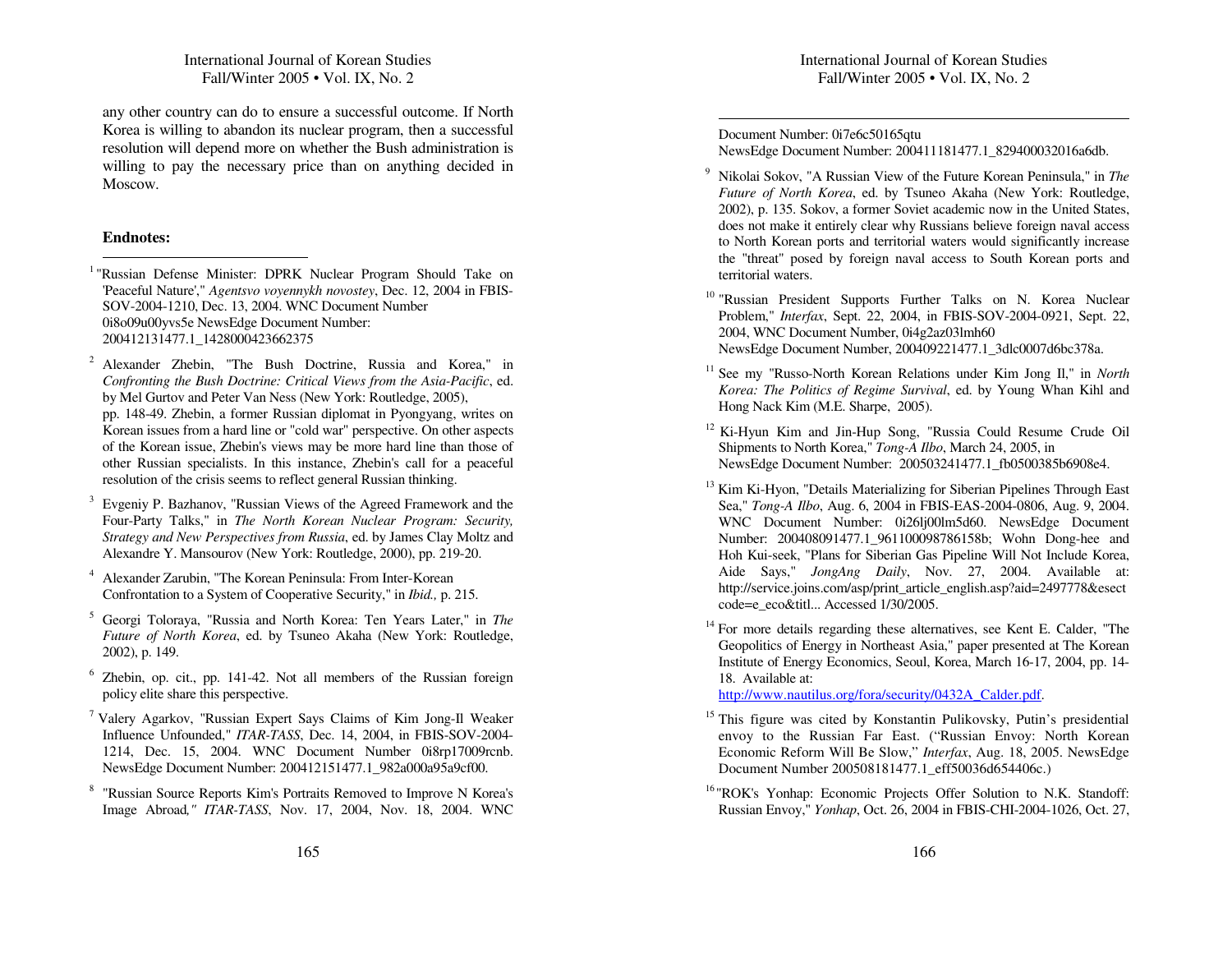2004. WNC Document Number 0i68vrt03hbzqs NewsEdge Document Number 200410271477.1\_f38100233329fb94.

<sup>17.</sup>"Russian Minister: Settlement of Korean Nuclear Problem Through Six-Sided Talks Favored," *ITA R-TASS*, Feb. 7, 2005 in F BIS, Feb. 7, 2005, WNC Document Number None NewsEdge Document Number: 200502071477.1\_ad9c002d080775bf.

<sup>18</sup> "Russian President Supports Further Talks on N. Korea Nuclear Problem," *Interfax*, in FBIS-SOV-2004-0921, Sept. 22, 2004, WNC Document Number, 0i4g2az03lmh60 NewsEdge Document Number, 200409221477.1\_3dlc0007d6bc378a.

<sup>19.</sup>Bazhanov, op. cit., pp. 220-22; Toloraya op. cit., pp. 151-53; Sokov, op. cit., p. 132.

<sup>20.</sup>Toloraya, op. cit., pp. 151-53.

 $^{21}$ Toloraya, op. cit., pp. 154-55.

22 "Russia: Tatarstan, South Korea to Build Petrochemical Plant," *Itar-Tass*, Sept. 21, 2004, in F BIS-SOV-2004-0921, Sept. 22, 2004. WNC Document Number: 0i4g2bh03tn4yr. NewsEdge Document Number, 200409221477.1\_f2db00034d9f222e; "Russia: South Korea to Invest in Construction of Khabarovsk Oil Refinery," *Itar-Tass*, Sept. 21, 2004 in FBIS-CHI-2004-0921, Sept. 22, 2004, WN CDocument Number: 0i4g2bh00b45wg. NewsEdge Document Number: 200409221477.1\_ca9900024b47a720.

<sup>23</sup>Zhebin, op. cit., pp. 138-39. Zhebin's argument is a bit contradictory. If Washington succeeds in bringing about regime change in Pyongyang then it no longer will be able to use the North Korean threat to justify missile defense.

<sup>24</sup>"FMA 9 Oct: Russian Experts Promote 'Strategic Alliance' With US in 'Secret' Report," *FBIS Media Analysis*, Oct. 9, 2003, in F BIS-SOV-2003- 1009, Oct. 10, 2003. WNC Document Number: 0hmjjj900mrz76. NewsEdge Document Number: 200310101477.1\_595d006599e6862a.

<sup>25</sup>Zhebin, op. cit., pp. 132-33, 138.

<sup>26</sup>Russian policy during the early phases of the crisis is discussed in much greater detail in my chapter in *North Korea: The Politics of Regime Survival*.

 $27$  Zhebin, op. cit., pp. 143-44. According to Zhebin, not all Russians enthusiastically supported their country's participation in the six-party talks. Some were concerned that the U.S. might try to transform these talks into <sup>a</sup> tribunal for punishment of North Korea.

<sup>28</sup>"ROK's Yonhap: Moscow Ready to Host Inter-Korean Summit on Russian Soil: Envoy" *Yonhap*, Sept. 14, 2004, in F BIS-CHI-2004-0914, Sept. 15, 2004. WNC Document Number: 0i433rx03iqwxf. NewsEdge Document Number: 200409151477.1\_ca92002bab7f5693.

<sup>29</sup> "Russian, US Officials Agree on Keeping Nuclear Arms Off Korean Peninsula," *ITA R-TASS*, Dec. 21, 2004 in F BIS-SOV-2004-1221, Dec. 22, 2004. News Edge Document Number:

200412221477.1\_8be7000b5c28bad9; "Russia Seeks 'Deepening of Cooperation' With North Korea on 'Nuclear Problem'," *Interfax*, Aug. 12, 2004, in F BIS-SO V-2004-0812, Feb. 13, 2004, WN C Document Number 0i2dzgh01vhjwg NewsEdge Document Number:

200408131477.1\_d8f5000c838210c4; Valery Agarkov, "Russia Calls for Giving Security Guarantees, Economic Assistance to Pyongyang*," ITA R-TASS*, May 24, 2004, in FBIS-SO V-2004-0524, May 25, 2004. WN CDocument Number: 0hy9ude003thiu News Edge Document Number 200405251477.1\_fc2a0007ce3ed963.

<sup>30</sup>"Official Says Russia 'Extremely Interested' in Resumption of Six-Party Talks," *ITA R-TASS*, April 7, 2005, NewsEdge Document Date: 200504071477.1\_aba9002ea02a55d5

<sup>31</sup>Toloraya, op. cit., pp. 152, 155.

 $32$ Zhebin, op. cit., pp. 142-43.

- <sup>33</sup> "Russian Deputy Foreign Minister Says Impossible to Have Six Nation Talks in Sep," *Interfax*, Sept. 14, 2004, in F BIS-SOV-2004-0914, Sept. 15, 2004. WN C Document Number: 0i433ng00xuk3u NewsEdge Document Number 200409151477.1\_43cd00098f6a2914.
- <sup>34</sup> "Russian Envoy: DPRK 'Does Agree to Eventual Dismantlement' of 'Nuclear Programs'," *Yonhap*, Oct. 29, 2004, in F BIS-EAS-2004-1026, Oct. 27, 2004. WNC Document Number: 0i68vru00iceke. NewsEdge Document Number: 200410271477.1\_a2d40019b76eced0.
- <sup>35</sup>"ROK's Yonhap: Written Guarantees Key to Ending N.K. Nuke Dispute: Russian Envoy," *Yonhap*, March 3, 2005. NewsEdge Document Number: 200503031477.1\_c36f00d1e9248cd6.

<sup>36</sup>Zhebin, op. cit., pp. 136-37.

37 "R O K's Yonhap: N. Korea Must Rejoin IA E A: Russian Envoy," *Yonhap*, Nov. 23, 2004 in F BIS-N ES-2004-1123, Nov. 24, 2004. WN C Document